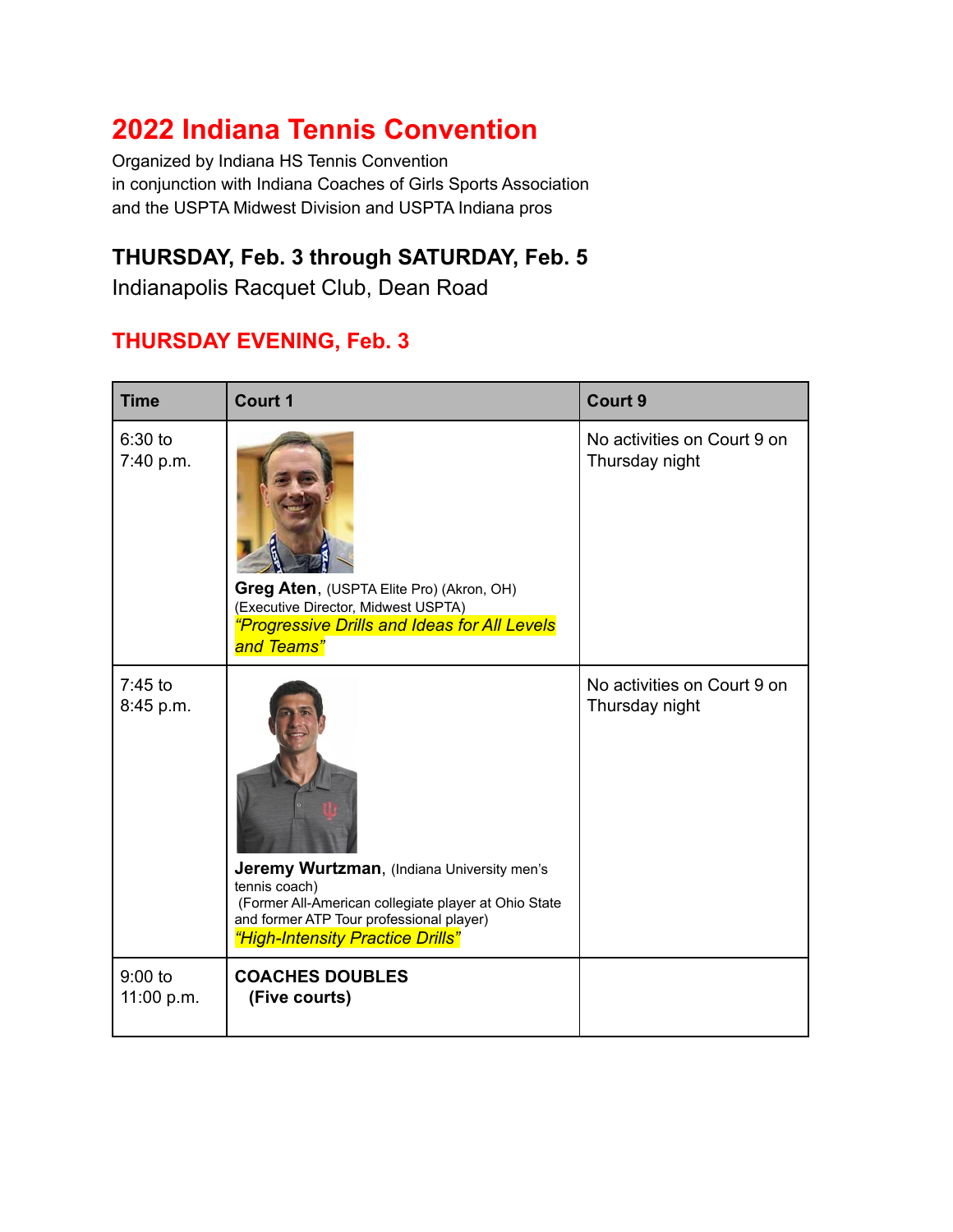### **FRIDAY, Feb. 4**

| <b>Time</b>           | <b>Court 1</b>                                                                                                                                                                                                                               | <b>Court 9</b>                                                                                                     |
|-----------------------|----------------------------------------------------------------------------------------------------------------------------------------------------------------------------------------------------------------------------------------------|--------------------------------------------------------------------------------------------------------------------|
| 6:00 to 7:30<br>a.m.  | <b>Exhibitors may set up on Court 2</b>                                                                                                                                                                                                      |                                                                                                                    |
| 7:00 to 8:30<br>a.m   | <b>Registration</b>                                                                                                                                                                                                                          |                                                                                                                    |
| 8:30 to 9:00<br>a.m.  | <b>Judy Tilmont, (executive</b><br>director CITA)<br>"How the USTA Can Help<br>You"                                                                                                                                                          | <b>VISIT VENDORS</b>                                                                                               |
| 9:05 to 9:50<br>a.m.  | <b>ICGSA Coaches Corner</b><br><b>Drills</b><br><b>Organizer: Debby Burton</b><br>(Center Grove HS)<br><b>Presenters:</b><br><b>Brad Haeck (Plymouth HS)</b><br><b>Mike Gillespie (Whiteland</b><br>HS)<br><b>Terry Field (Covington HS)</b> | Eric Bowers, (Penn HS boys'<br>and girls' coach)<br>"I Have a Large Team  Now<br>What?"                            |
| 10 to 10:45<br>a.m.   | Jorge Capestany, (USPTA<br>Master Pro and PTR Master<br>Pro)<br>(Manager, DeWitt Tennis<br>Center at Hope College)<br>(Holland, MI)<br><u> "Drills That Teach</u><br>Strategy"                                                               | <b>Bruce Torgersen</b><br>(New Palestine Middle School)<br>"Ideas for Your Middle School<br><b>Tennis Players"</b> |
| 11:00 a.m. to<br>Noon |                                                                                                                                                                                                                                              | Tim and Lisa Wright, (West Lafayette HS boys' and girls' tennis)                                                   |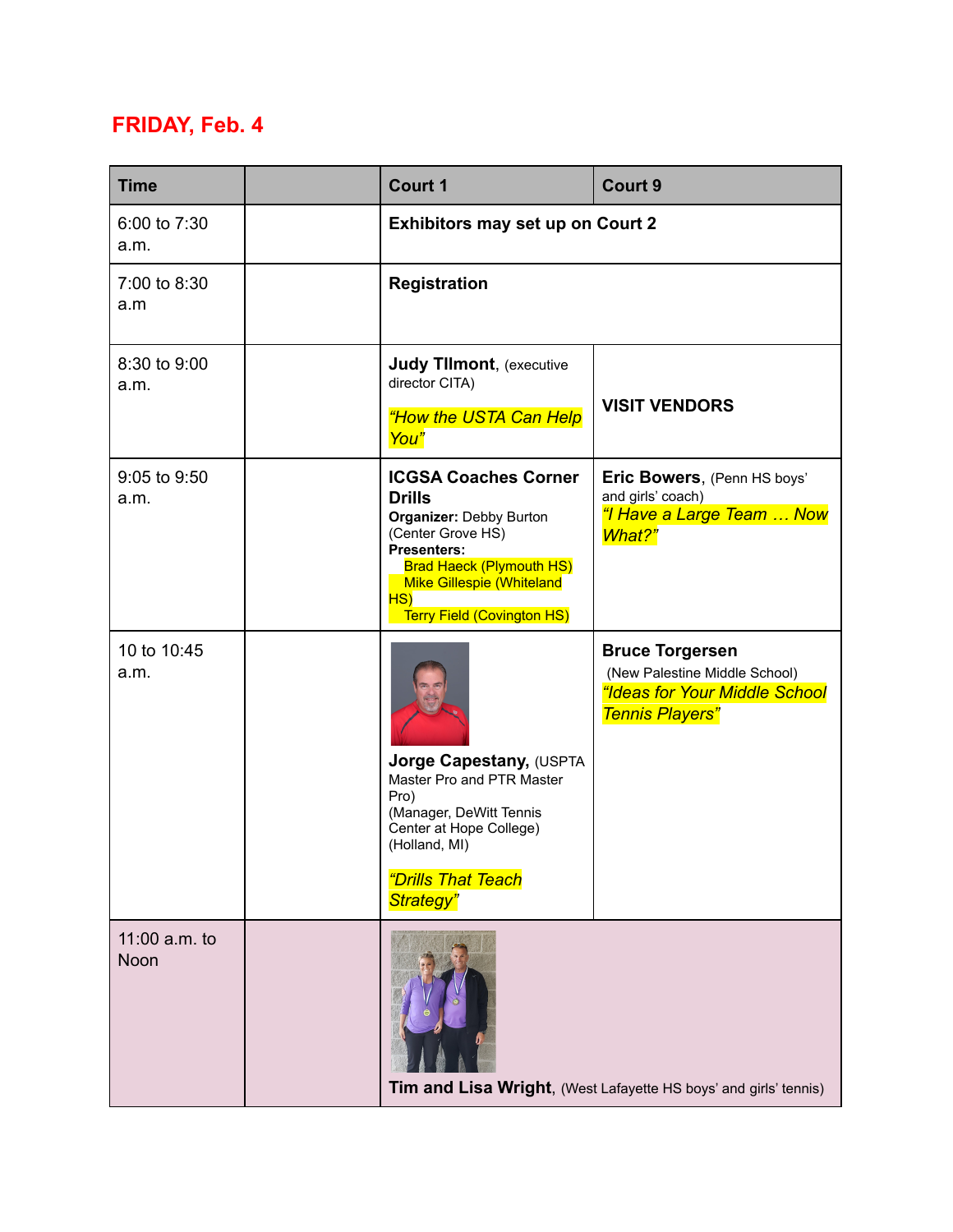|                       |  | "Singles and Doubles Drills"                                                                                                                                                                                                                                                                                                           |  |
|-----------------------|--|----------------------------------------------------------------------------------------------------------------------------------------------------------------------------------------------------------------------------------------------------------------------------------------------------------------------------------------|--|
| Noon to 12:20<br>p.m. |  | <b>AWARDS on Court 1</b><br>Coach Milestone Awards and District/State Coach of Year<br>Awards (Matt DeVault and Gabe Muterspaugh)<br>Explanation on lunch shifts (Tim Cleland, president)<br>STATE OF THE UNION / Election                                                                                                             |  |
| 12:20 to 1:20         |  | <b>LUNCH catered by McAlister's</b><br><b>VISIT VENDORS or PRO SHOP (Court 2)</b><br><b>IDEA AND DRILL</b><br><b>EXCHANGE</b><br>"Pathway to Becoming a USTA Official" 15-minute<br>mini-session<br>Debby Burton (Center Grove HS)<br>"Using Pickleball With Your Players" 15-minute<br>mini-session<br>Spencer Fields (Brownsburg HS) |  |
| p.m.                  |  |                                                                                                                                                                                                                                                                                                                                        |  |
| (30 mins.each)        |  |                                                                                                                                                                                                                                                                                                                                        |  |
| 1:30 to 2:20<br>p.m.  |  | Bryan Smith<br>RTC Coach<br>Rajeev Ram, (reigning U.S. Open Doubles champion)<br>and Bryan Smith<br>"Topic TBA"                                                                                                                                                                                                                        |  |
| 2:30 to 3:30<br>p.m.  |  | <b>DAUGHERT</b><br><b>Travis Daugherty,</b><br>(motivational speaker, founder<br>and director of Champions 101)                                                                                                                                                                                                                        |  |